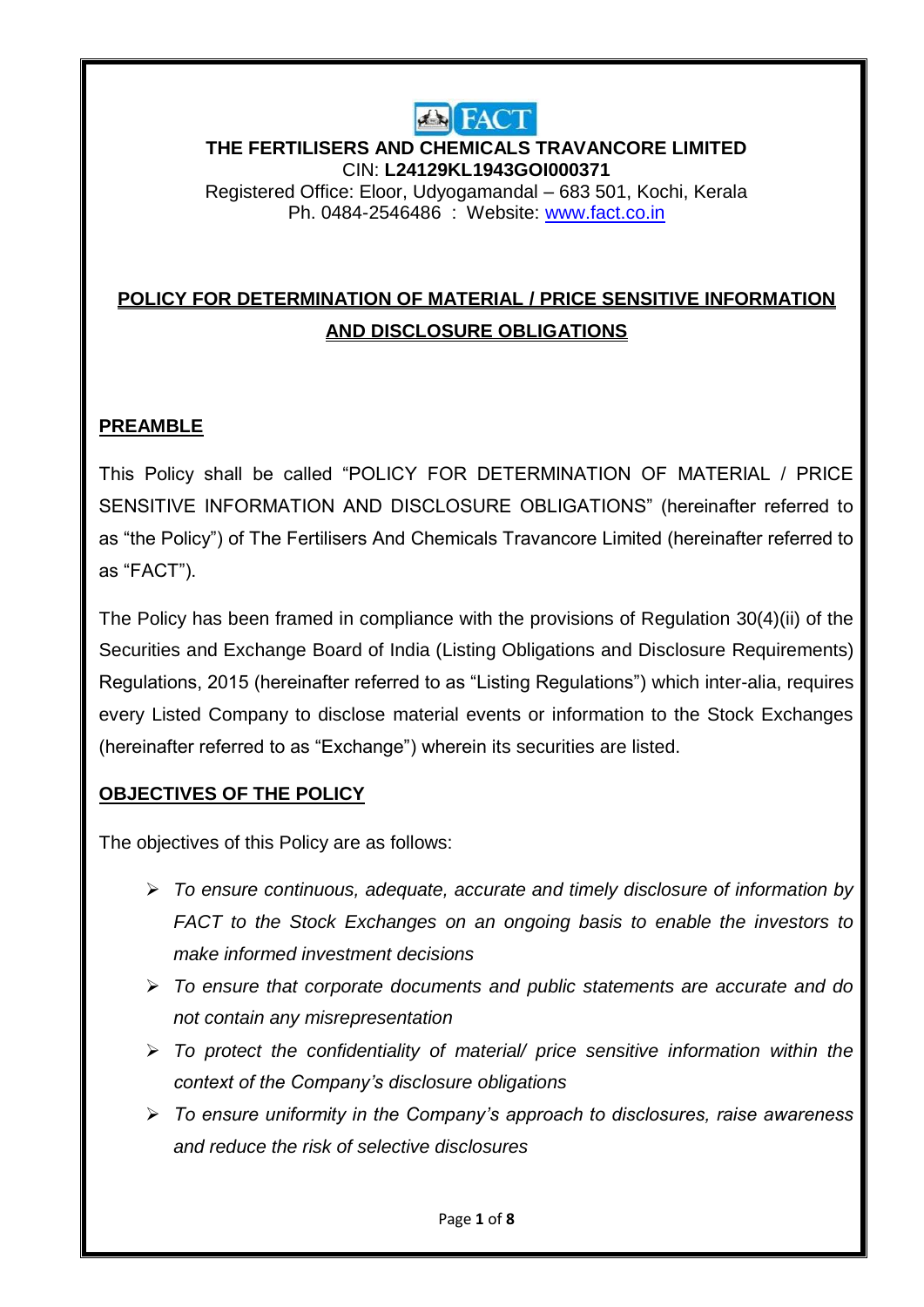## **EFFECTIVE DATE**

This policy shall become effective from 12-08-2021, the date of adoption by the Board of Directors.

### **DETERMINATION OF MATERIALITY**

In order to determine whether a particular event / information is material in nature, the following 'quantitative' or 'qualitative' criteria(s) shall be applied:

- **a) Quantitative Criteria:** Where the value involved in an event or the impact of an event exceeds 10% of the gross turnover or revenue or total income; or exceeds 10% of the net worth, as per the audited consolidated financial statements of last financial year, whichever is lower.
- **b) Qualitative Criteria:** In absence of quantitative criteria, event shall be considered material if;
	- i. the omission of an event or information, which is likely to result in discontinuity or alteration of event or information already available publicly; or
	- ii. the omission of an event or information is likely to result in significant market reaction if the said omission came to light at a later date; or
	- iii. event or information as may be decided by the Competent Authority or Board of Director.

#### **CLASSIFICATION OF MATERIAL EVENTS / INFORMATION**

#### **I. Deemed Material Event / Information**

The following events / information shall be necessarily disclosed to the Exchange(s):

1. Acquisition(s) (including agreement to acquire), Scheme of Arrangement (amalgamation/ merger/ demerger/restructuring), or sale or disposal of any unit(s), division(s) or subsidiary of the listed entity or any other restructuring.

Explanation.- For the purpose of this sub-para, the word 'acquisition' shall mean,-

- (i) acquiring control, whether directly or indirectly; or,
- (ii) acquiring or agreeing to acquire shares or voting rights in, a company, whether directly or indirectly, such that -
	- (a) FACT holds shares or voting rights aggregating to five per cent or more of the shares or voting rights in the said company, or;

Page **2** of **8**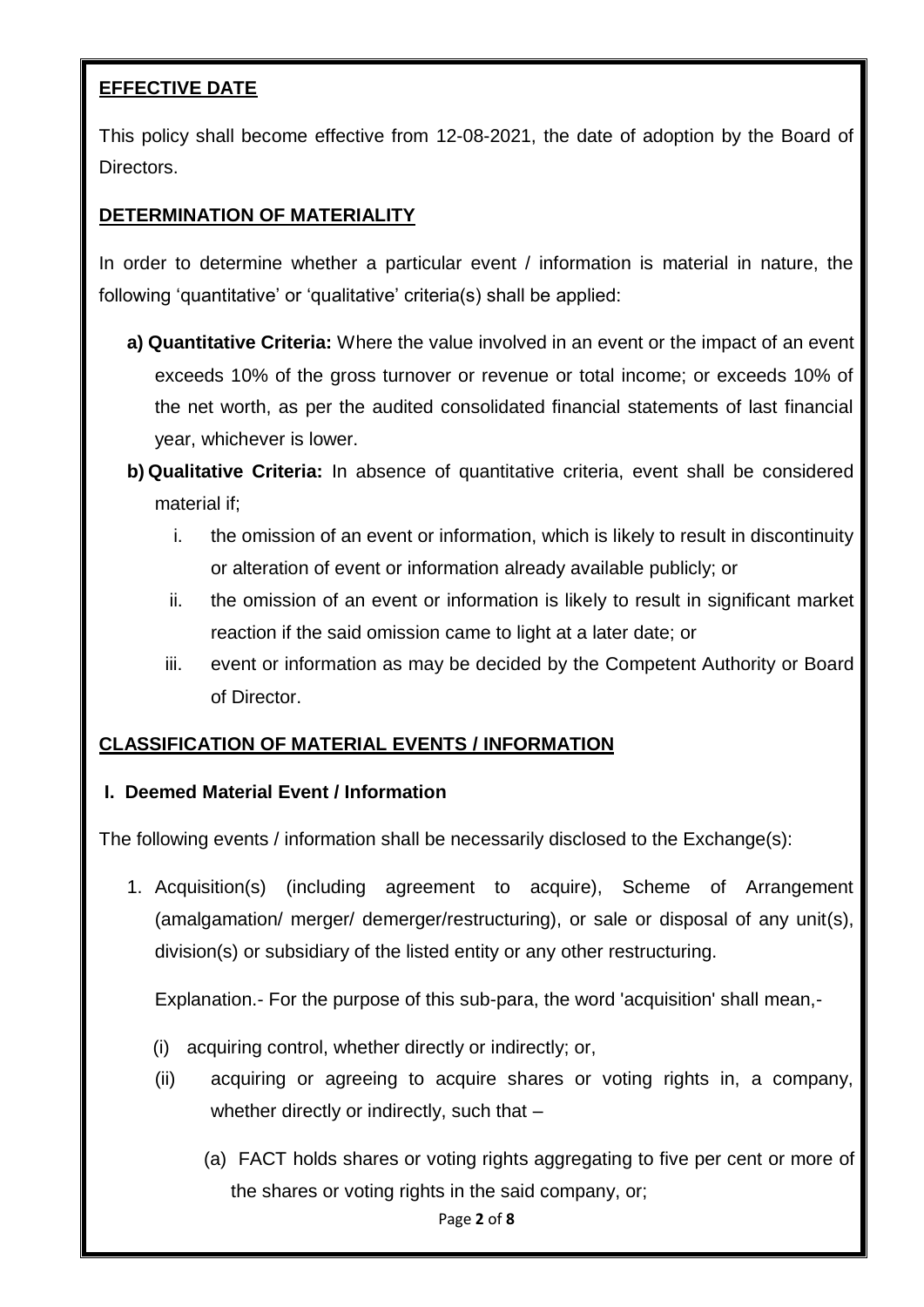- (b) there has been a change in holding from the last disclosure made under sub-clause (a) of clause (ii) of the Explanation to this sub-para and such change exceeds two per cent of the total shareholding or voting rights in the said company.
- 2. Issuance or forfeiture of securities, split or consolidation of shares, buyback of securities, any restriction on transferability of securities or alteration in terms or structure of existing securities including forfeiture, reissue of forfeited securities, alteration of calls, redemption of securities etc.
- 3. Revision in Rating(s).
- 4. Outcome of Meetings of the board of directors: FACT shall disclose to the Exchange(s), within 30 minutes of the closure of the meeting, held to consider the following:
	- a) dividends and/or cash bonuses recommended or declared or the decision to pass any dividend and the date on which dividend shall be paid/dispatched;
	- b) any cancellation of dividend with reasons thereof;
	- c) the decision on buyback of securities;
	- d) the decision with respect to fund raising proposed to be undertaken
	- e) increase in capital by issue of bonus shares through capitalization including the date on which such bonus shares shall be credited/dispatched;
	- f) reissue of forfeited shares or securities, or the issue of shares or securities held in reserve for future issue or the creation in any form or manner of new shares or securities or any other rights, privileges or benefits to subscribe to;
	- g) short particulars of any other alterations of capital, including calls;
	- h) financial results;
	- i) decision on voluntary delisting by the listed entity from stock exchange(s)
- 5. Agreements (viz. shareholder agreement(s), joint venture agreement(s), family settlement agreement(s) (to the extent that it impacts management and control of the listed entity), agreement(s)/treaty(ies)/contract(s) with media companies) which are binding and not in normal course of business, revision(s) or amendment(s) and termination(s) thereof.
- 6. Fraud/defaults by promoter or key managerial personnel or by FACT.
- 7. Change in directors, key managerial personnel (Managing Director, Chief Executive Officer, Chief Financial Officer, Company Secretary etc.), Auditor and Compliance Officer.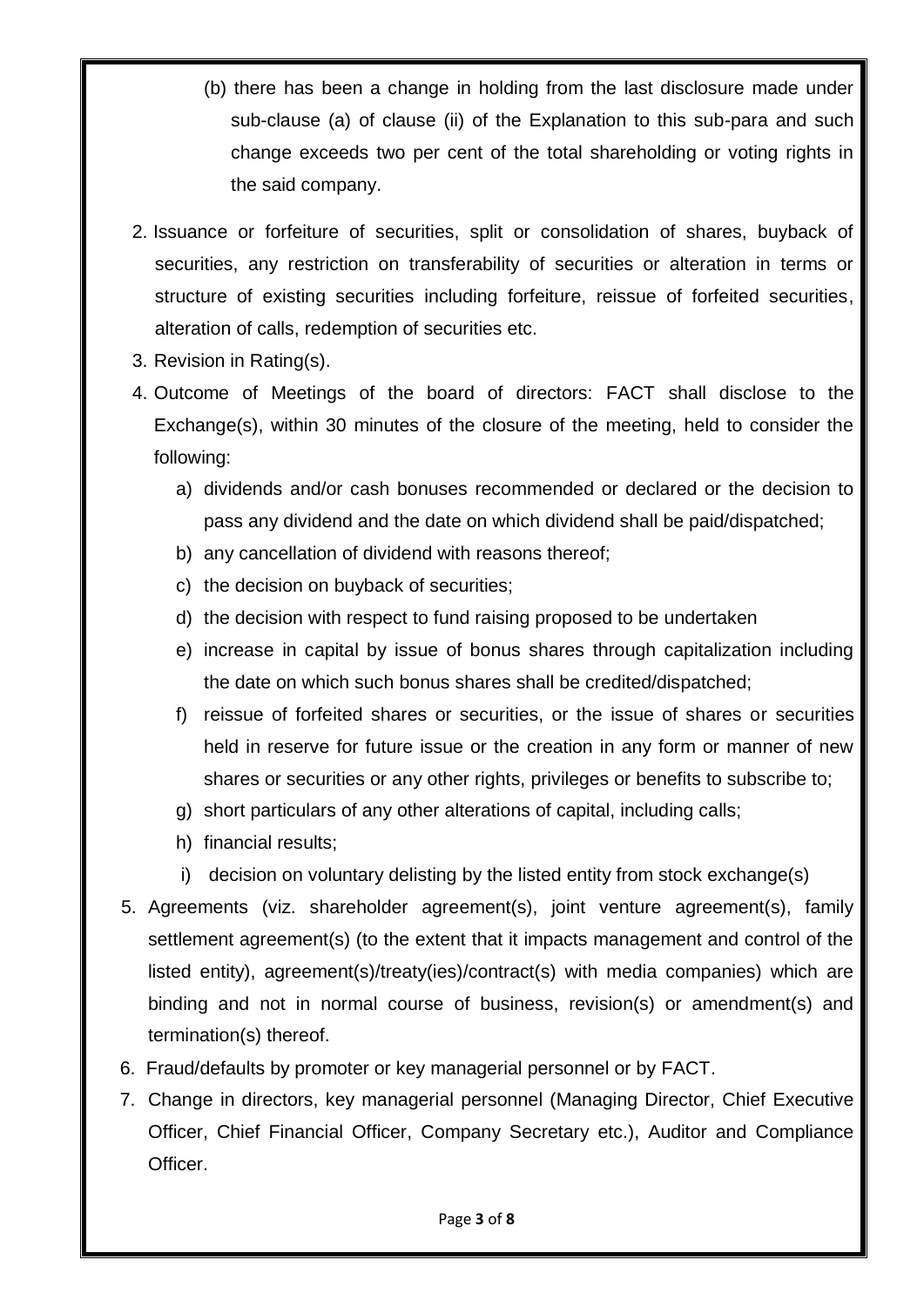- (7A) In case of resignation of the auditor of FACT, detailed reasons for resignation of auditor, as given by the said auditor, shall be disclosed as soon as possible but not later than twenty-four hours of receipt of such reasons from the auditor.
- (7B) Resignation of Independent Director including reasons for resignation: In case of resignation of an independent director of FACT, within seven days from the date of resignation, the following disclosures shall be made to the stock exchanges by FACT:
	- i. Detailed reasons for the resignation of independent directors as given by the said director shall be disclosed.
- 8. Appointment or discontinuation of share transfer agent.
- 9. Resolution plan / Restructuring in relation to loans/borrowings from banks/financial institutions including the following details:
	- (i) Decision to initiate resolution of loans/borrowings;
	- (ii) Signing of Inter-Creditors Agreement (ICA) by lenders;
	- (iii) Finalization of Resolution Plan;
	- (iv) Implementation of Resolution Plan
	- (v) Salient features, not involving commercial secrets, of the resolution/ restructuring plan as decided by lenders

10.One time settlement with a bank.

- 11.Reference to NCLT and winding-up petition filed by any party / creditors
- 12.Issuance of Notices, call letters, resolutions and circulars sent to shareholders, debenture holders or creditors or any class of them or advertised in the media.
- 13.Proceedings of Annual and extraordinary general meetings.
- 14.Amendments to memorandum and articles of association.
- 15.(a) Schedule of analysts or institutional investors meet and presentations made by the listed entity to analysts or institutional investors. Explanation: For the purpose of this clause "meet" shall mean group meetings or group conference calls conducted physically or through digital means.

(b) Audio or video recordings and transcripts of post earnings/quarterly calls, by whatever name called, conducted physically or through digital means, simultaneously with submission to the recognized stock exchange(s), in the following manner:

 the presentation and the audio/video recordings shall be promptly made available on the website and in any case, before the next trading day or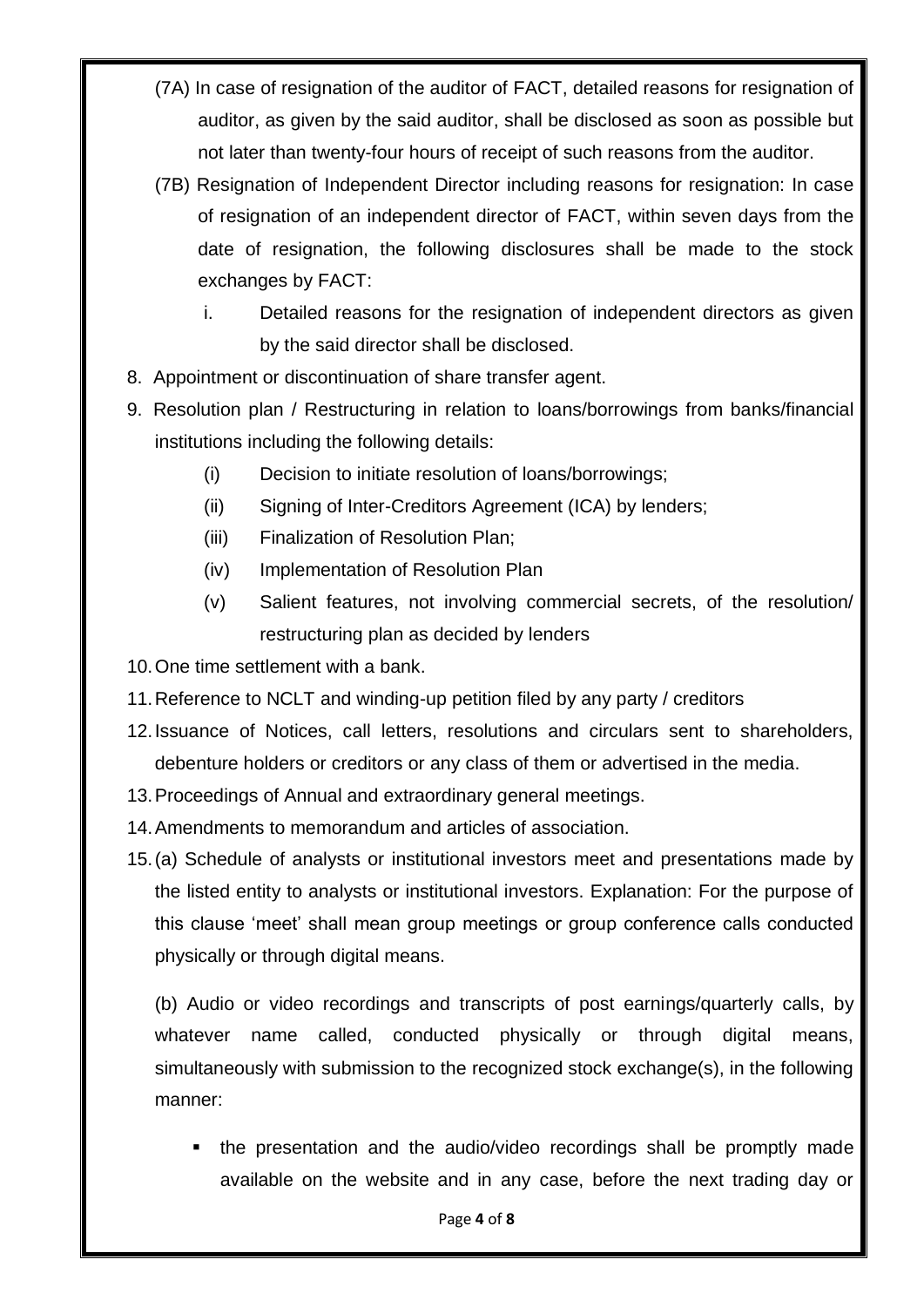within twenty-four hours from the conclusion of such calls, whichever is earlier;

- the transcripts of such calls shall be made available on the website within five working days of the conclusion of such calls:
- 16.The following events in relation to the corporate insolvency resolution process (CIRP) of a listed corporate debtor under the Insolvency Code:
	- a) Filing of application by the corporate applicant for initiation of CIRP, also specifying the amount of default;
	- b) Filing of application by financial creditors for initiation of CIRP against the corporate debtor, also specifying the amount of default;
	- c) Admission of application by the Tribunal, along with amount of default or rejection or withdrawal, as applicable;
	- d) Public announcement made pursuant to order passed by the Tribunal under section 13 of Insolvency Code;
	- e) List of creditors as required to be displayed by the corporate debtor under regulation 13(2)(c) of the IBBI (Insolvency Resolution Process for Corporate Persons) Regulations, 2016;
	- f) Appointment/ Replacement of the Resolution Professional;
	- g) Prior or post-facto intimation of the meetings of Committee of Creditors;
	- h) Brief particulars of invitation of resolution plans under section 25(2)(h) of Insolvency Code in the Form specified under regulation 36A(5) of the IBBI (Insolvency Resolution Process for Corporate Persons) Regulations, 2016;
	- i) Number of resolution plans received by Resolution Professional;
	- j) Filing of resolution plan with the Tribunal;
	- k) Approval of resolution plan by the Tribunal or rejection, if applicable;
	- l) Specific features and details of the resolution plan as approved by the Adjudicating Authority under the Insolvency Code, not involving commercial secrets, including details such as:
		- Pre and Post net-worth of the company;

Page **5** of **8**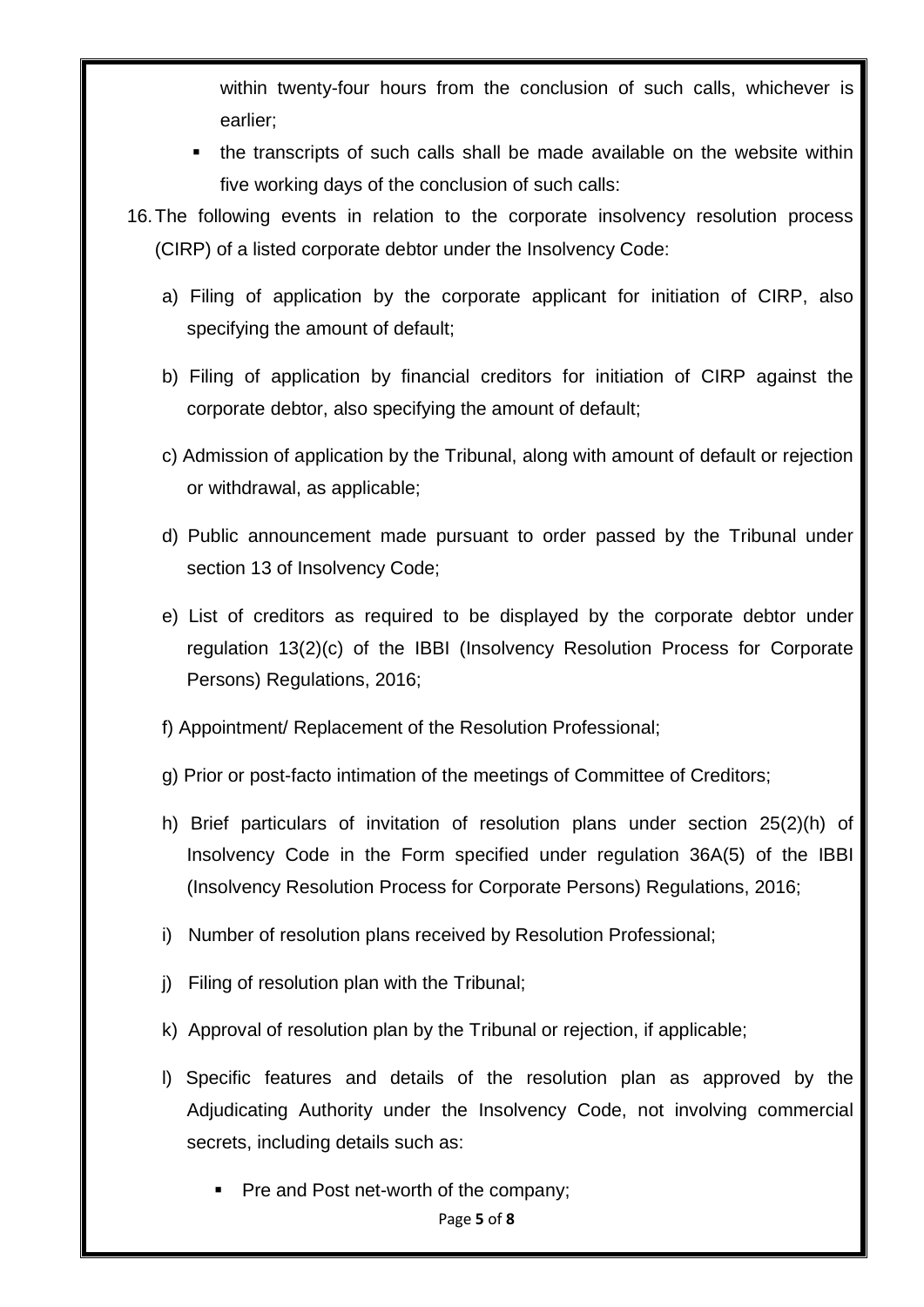- Details of securities continuing to be imposed on the companies' assets;
- Other material liabilities imposed on the company;
- Detailed pre and post shareholding pattern assuming 100% conversion of convertible securities;
- Details of funds infused in the company, creditors paid-off;
- Additional liability on the incoming investors due to the transaction, source of such funding etc.;
- Names of the new promoters, key managerial persons(s), if any and their past experience in the business or employment. In case where promoters are companies, history of such company and names of natural persons in control;
- **Brief description of business strategy.**
- m) Any other material information not involving commercial secrets.

n) The details as to the delisting plans, if any approved in the resolution plan.

- 17.Initiation of Forensic audit: In case of initiation of forensic audit, (by whatever name called), the following disclosures shall be made to the stock exchanges by the Company:
	- a) The fact of initiation of forensic audit along-with name of entity initiating the audit and reasons for the same, if available;
	- b) Final forensic audit report (other than for forensic audit initiated by regulatory / enforcement agencies) on receipt by the Company along with comments of the management, if any.

#### **II. Event / Information on the basis of guidelines for materiality**

The following events / information shall be disclosed to the Exchange(s) upon application of the guidelines for materiality:

- 1. Commencement or any postponement in the date of commencement of commercial production or commercial operations of any unit/division.
- 2. Change in the general character or nature of business brought about by arrangements for strategic, technical, manufacturing, or marketing tie-up, adoption of new lines of business or closure of operations of any unit/division (entirety or piecemeal).
- 3. Capacity addition or product launch.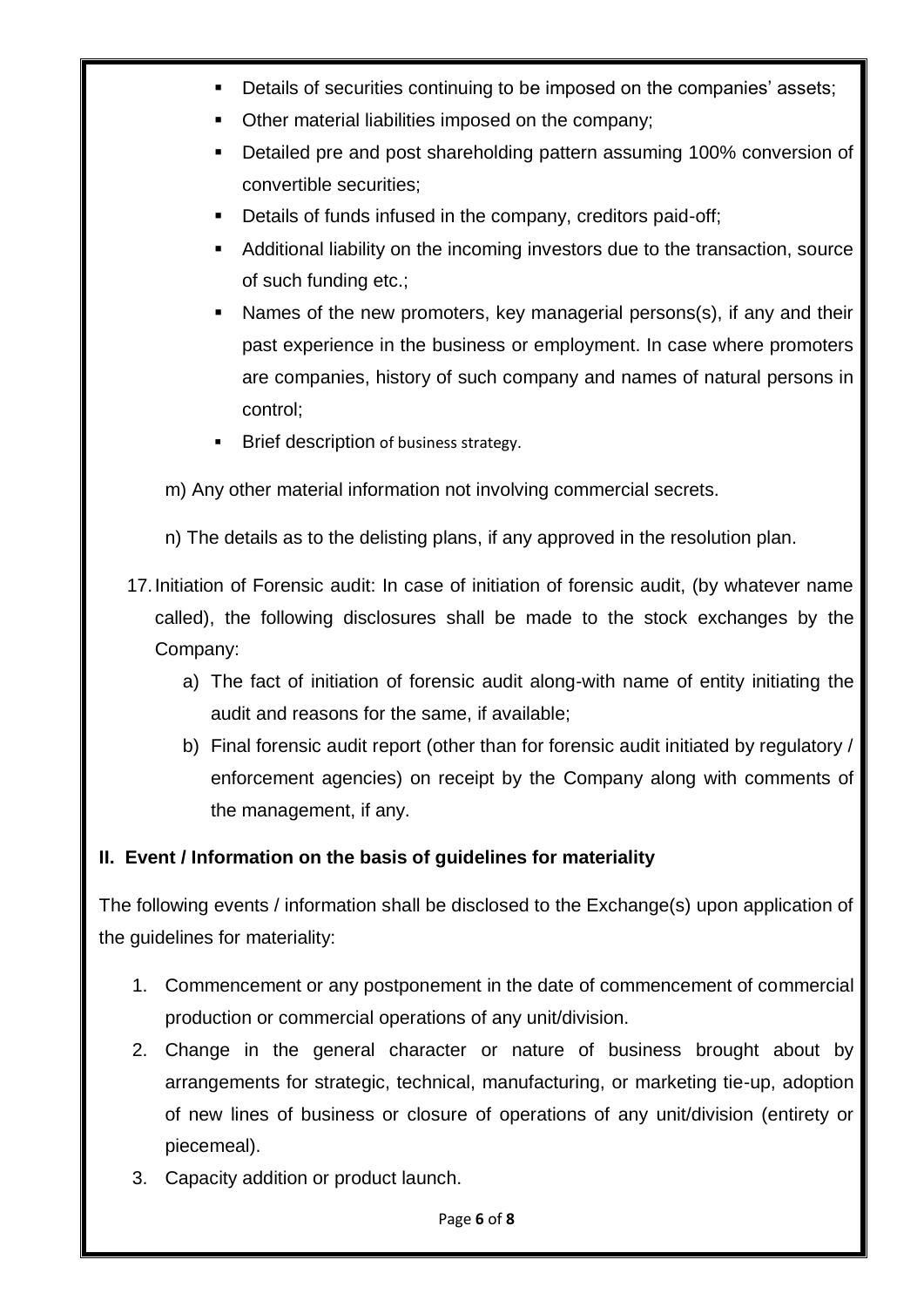- 4. Awarding, bagging/ receiving, amendment or termination of awarded/bagged orders/contracts not in the normal course of business.
- 5. Agreements (viz. loan agreement(s) (as a borrower) or any other agreement(s) which are binding and not in normal course of business) and revision(s) or amendment(s) or termination(s) thereof.
- 6. Disruption of operations of any one or more units or division of the listed entity due to natural calamity (earthquake, flood, fire etc.), force majeure or events such as strikes, lockouts etc.
- 7. Effect(s) arising out of change in the regulatory framework applicable to the listed entity
- 8. Litigation(s) / dispute(s) / regulatory action(s) with impact.
- 9. Fraud/defaults etc. by directors (other than key managerial personnel) or employees of listed entity.
- 10. Options to purchase securities including any ESOP/ESPS Scheme.
- 11. Giving of guarantees or indemnity or becoming a surety for any third party.
- 12. Granting, withdrawal, surrender, cancellation or suspension of key licenses or regulatory approvals.

**III.** Any other information/event viz. major development that is likely to affect business, e.g. emergence of new technologies, expiry of patents, any change of accounting policy that may have a significant impact on the accounts, etc. and brief details thereof and any other information which is exclusively known to FACT, which may be necessary to enable the holders of securities to appraise its position and to avoid the establishment of a false market in such securities.

**IV.** Without prejudice to the generality of para (I), (II) and (III) above, FACT may make disclosures of event/information as specified by the Board from time to time.

#### **DISCLOSURE OBLIGATIONS**

All Senior Management Personnel / Officers of FACT shall be under an obligation to disclose material event and/or price sensitive information to the Compliance Officer.

Upon receipt of information mentioned above, the Compliance Officer shall make disclosure of the material events / price sensitive information to the Stock Exchange(s) in line with the objective of the policy.